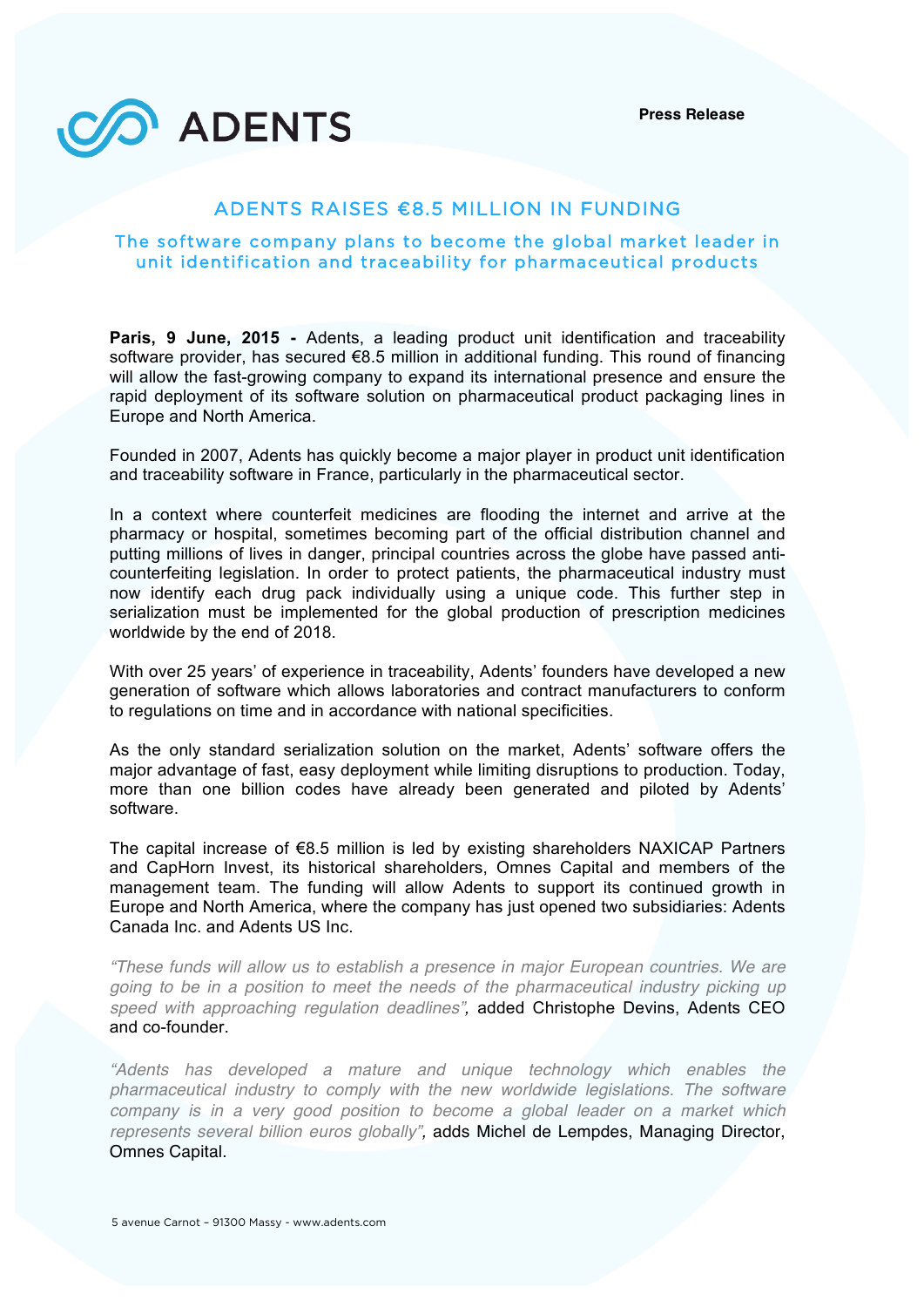### About Adents:

Adents is a software specialist of unique product identification and traceability helping manufacturers from all sectors to adapt to market changes and comply with regulations on traceability. Adents innovative solutions enable manufacturers and brands to protect themselves from counterfeiting and grey markets, better control their distribution channels and create a personalized link with their customers.

Founded in 2007, with headquarters in Massy, France, Adents operates in Europe, Canada, and the United States. Supported by BPI France, Adents has secured nearly €15 million in funding since its creation. Today, more than one billion unique codes have already been generated and piloted by Adents' software within the pharmaceutical industry and across other sectors. www.adents.com

#### Press Contact:

Laurence Zeeraerd +33 6 15 90 86 22 press@adents.com www.adents.com **Twitter** 

#### About Omnes Capital:

Omnes Capital is a major player in private equity and infrastructure. With €2.1 billion in assets under management, Omnes Capital provides companies with the capital needed to finance their growth and with key expertise in a number of areas: Buyout & Growth Capital, Venture Capital, Renewable Energy, Co-Investment, Secondary Funds of Funds. Omnes Capital was a subsidiary of Crédit Agricole until March 2012. The firm is now owned by its employees. Omnes Capital is a signatory to the United Nations Principles for Responsible Investment (PRI). www.omnescapital.com

#### Press Contacts:

**Omnes Capital**  Gaëlle de Montoussé, gaelle.demontousse@omnescapital.com – +33 1 80 48 79 16 **Shan** Caroline Babouillard, caroline.babouillard@shan.fr – +33 1 44 50 58 72